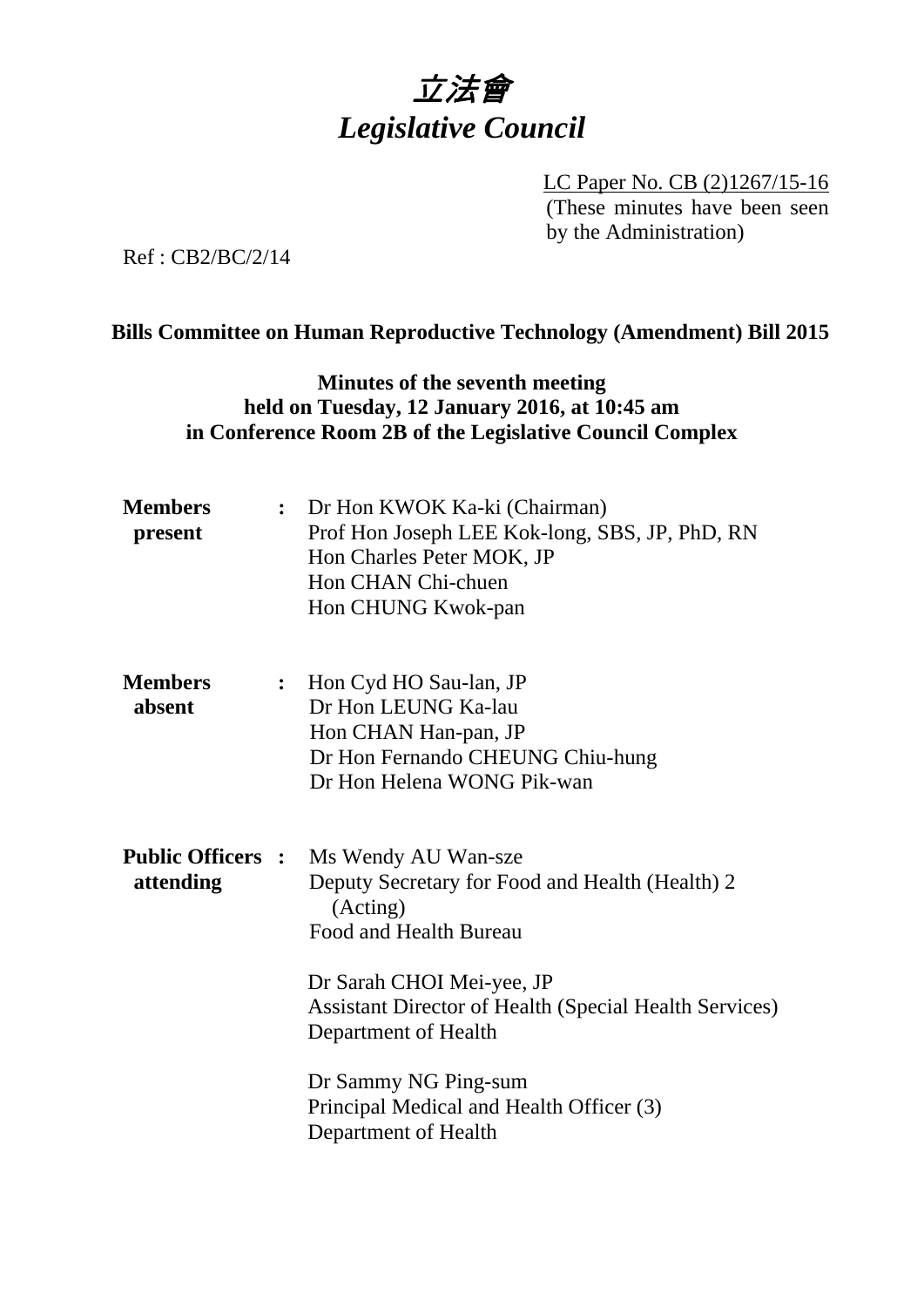|                                      | Mr Jonathan LUK King-hang<br><b>Government Counsel</b><br>Department of Justice                      |
|--------------------------------------|------------------------------------------------------------------------------------------------------|
| <b>Clerk</b> in<br>attendance        | : Ms Maisie LAM<br>Chief Council Secretary (2) 5                                                     |
| <b>Staff</b> in<br><i>attendance</i> | $:$ Mr Kelvin LEE<br>Senior Assistant Legal Adviser 3<br>Ms Priscilla LAU<br>Council Secretary (2) 5 |
|                                      | Ms Louisa YU<br>Legislative Assistant (2) 5                                                          |

Action

## **I. Meeting with the Administration**

[LC Paper Nos. CB(2)1188/14-15(02) to (06), CB(2)1309/14-15(04), CB(2)1337/14-15(02), CB(2)1426/14-15(01), CB(2)1561/14-15(01), CB(2)1838/14-15(01), CB(2)1865/14-15(01), CB(2)2153/14-15(01), CB(2)90/15-16(01), CB(2)521/15-16(01) to (02), and CB(3)493/14-15]

The Bills Committee deliberated (index of proceedings attached at **Annex**).

2. The Bills Committee completed clause-by-clause examination of the Bill. The Bills Committee also completed scrutiny of the draft Committee stage amendments ("CSAs") to the Bill to be proposed by the Administration as set out in LC Paper No. CB(2)521/15-16(02). It was noted that the Administration would revise its CSAs to replace " $\lambda \equiv$  " with "高級人員" as the Chinese rendition of the term "officer" in the proposed new section  $15A(4)(b)$ .

- Admin 3. The Bills Committee requested the Administration to:
	- (a) consider, and provide a written response to, members' suggestion of expressly stating the spirit, if not the details, of the proposed "Notice-and-Takedown" mechanism in the legislation to the effect that prosecution would only be initiated against those administrators of discussion forum on the Internet and webpage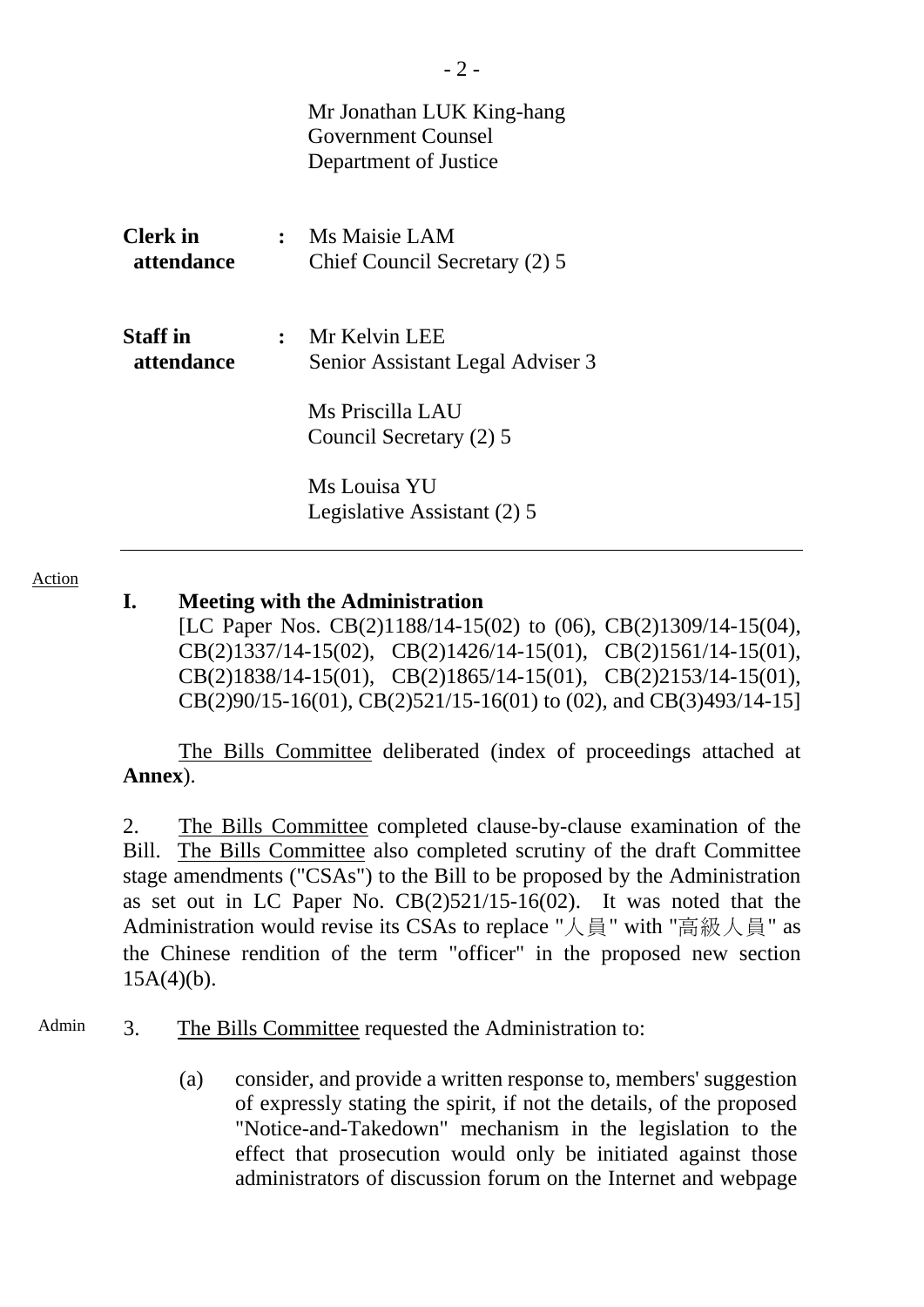hosts that had failed to comply with the enforcement authority's request for removal of the sex selection services advertisement, or the webpage or message promoting sex selection services; and

(b) in respect of the defences provided for under the proposed new section 15A(6), the drafting of which was modeled on section 52 of the Food Safety Ordinance (Cap. 612), provide for members' reference information on the factors that had been taken into account in deciding whether to prosecute a person for the offence under the Food Safety Ordinance and the number of prosecutions initiated since the Ordinance had come into operation.

## **II. Any other business**

4. The Chairman said that he would decide on the date of the next meeting of the Bills Committee after receipt of the Administration's written response and the draft CSAs, if any, to be proposed by the Administration. Members would be informed of the meeting arrangements accordingly.

Members 5. The Chairman invited members who intended to propose CSAs to the Bill and wished their CSAs to be considered by the Bills Committee to forward such proposed CSAs to the Secretariat as soon as practicable for the consideration of the Bills Committee at the next meeting.

> (*Post-meeting note:* With the concurrence of the Chairman, the eighth meeting of the Bills Committee has subsequently been scheduled for 30 March 2016 at 8:45 am.)

6. There being no other business, the meeting ended at 12:47 pm.

Council Business Division 2 Legislative Council Secretariat 11 April 2016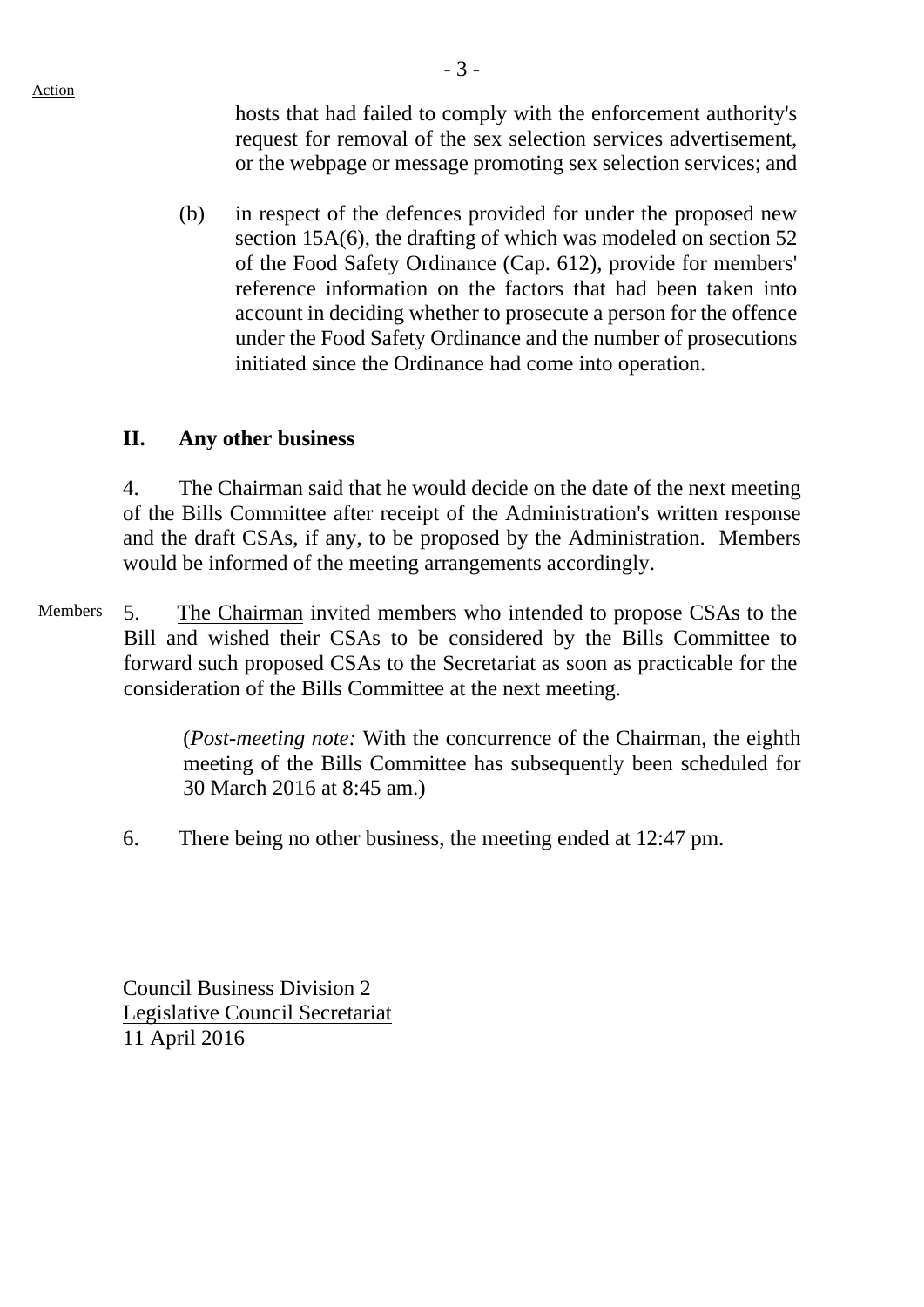# **Proceedings of the seventh meeting of the Bills Committee on Human Reproductive Technology (Amendment) Bill 2015 held on Tuesday, 12 January 2016, at 10:45 am in Conference Room 2B of the Legislative Council Complex**

| <b>Time</b><br>marker                          | <b>Speaker</b>                                  | Subject(s)/Discussion                                                                                                                                                                                                                                                                                                                                                                                                                                                                                                                                                                                                                                                                                                                                                                                                                                                                                                                                                                                                                                                                                                                                                                                                                                                                                                                                                                                                                                                                                                                                                                                                                                                                                                                        | <b>Action</b><br>required |
|------------------------------------------------|-------------------------------------------------|----------------------------------------------------------------------------------------------------------------------------------------------------------------------------------------------------------------------------------------------------------------------------------------------------------------------------------------------------------------------------------------------------------------------------------------------------------------------------------------------------------------------------------------------------------------------------------------------------------------------------------------------------------------------------------------------------------------------------------------------------------------------------------------------------------------------------------------------------------------------------------------------------------------------------------------------------------------------------------------------------------------------------------------------------------------------------------------------------------------------------------------------------------------------------------------------------------------------------------------------------------------------------------------------------------------------------------------------------------------------------------------------------------------------------------------------------------------------------------------------------------------------------------------------------------------------------------------------------------------------------------------------------------------------------------------------------------------------------------------------|---------------------------|
| Agenda item I: Meeting with the Administration |                                                 |                                                                                                                                                                                                                                                                                                                                                                                                                                                                                                                                                                                                                                                                                                                                                                                                                                                                                                                                                                                                                                                                                                                                                                                                                                                                                                                                                                                                                                                                                                                                                                                                                                                                                                                                              |                           |
| $000630 -$<br>000808                           | Chairman                                        | Opening remarks                                                                                                                                                                                                                                                                                                                                                                                                                                                                                                                                                                                                                                                                                                                                                                                                                                                                                                                                                                                                                                                                                                                                                                                                                                                                                                                                                                                                                                                                                                                                                                                                                                                                                                                              |                           |
| $000809 -$<br>001124                           | Chairman<br>Admin                               | Briefing by the Administration on the latest draft Committee<br>stage amendments ("CSAs") to the Human Reproductive<br>Technology (Amendment) Bill 2015 ("the Bill") proposed by the<br>Administration [LC Paper No. CB(2)521/15-16(02)], and its<br>proposal to introduce a "Notice-and-Takedown" administrative<br>mechanism for administrators of discussion forum on the Internet<br>and webpage hosts [LC Paper No. CB(2)521/15-16(01)]                                                                                                                                                                                                                                                                                                                                                                                                                                                                                                                                                                                                                                                                                                                                                                                                                                                                                                                                                                                                                                                                                                                                                                                                                                                                                                 |                           |
| $001125 -$<br>002217                           | Chairman<br>Admin<br>Mr CHAN Chi-chuen<br>SALA3 | In response to the Chairman and Mr CHAN Chi-chuen's enquiry<br>about the nature and the implementation of the "Notice-and-<br>Takedown" mechanism, and the liability of the administrators of<br>discussion forum on the Internet and webpage hosts under the<br>above mechanism, the Administration's advice that:<br>the "Notice-and-Takedown" mechanism was proposed with<br>(a)<br>reference to the current arrangements for the removal of<br>tobacco advertisements. The mechanism was proposed to<br>be an administrative mechanism under the Department of<br>Health ("DH") which was the enforcement authority of the<br>Bill, instead of the safe habour regime as set out in the<br>Copyright (Amendment) Bill 2014;<br>under the proposed "Notice-and-Takedown" mechanism,<br>(b)<br>DH would issue a warning letter to the administrator of the<br>discussion forum on the Internet or web hosting company<br>concerned to request for removal of an advertisement<br>promoting sex selection services through reproductive<br>technology ("RT") procedures or the webpage or message<br>containing such advertisements within a specified period.<br>Prosecution action would only be initiated if the administrator<br>or the company, as the case might be, failed to comply with<br>the request set out in the warning letter; and<br>as long as the administrators of the discussion forum on the<br>(c)<br>Internet and webpage hosts complied with the requests set<br>out in the warning letters, they were not required to actively<br>monitor and seek whether there were any sex selection<br>services advertisement on their platforms in order to receive<br>protection under the "Notice-and-Takedown" mechanism. |                           |
| $002218 -$                                     | SALA3                                           | The Legal Adviser to the Bills Committee's concern about the                                                                                                                                                                                                                                                                                                                                                                                                                                                                                                                                                                                                                                                                                                                                                                                                                                                                                                                                                                                                                                                                                                                                                                                                                                                                                                                                                                                                                                                                                                                                                                                                                                                                                 |                           |
| 003130                                         | Chairman<br>Admin<br>Mr CHAN Chi-chuen          | lack of details of the "Notice-and-Takedown" mechanism. Since<br>it was proposed to be an administrative mechanism, it would not<br>be subject to the scrutiny of the Legislative Council and the                                                                                                                                                                                                                                                                                                                                                                                                                                                                                                                                                                                                                                                                                                                                                                                                                                                                                                                                                                                                                                                                                                                                                                                                                                                                                                                                                                                                                                                                                                                                            |                           |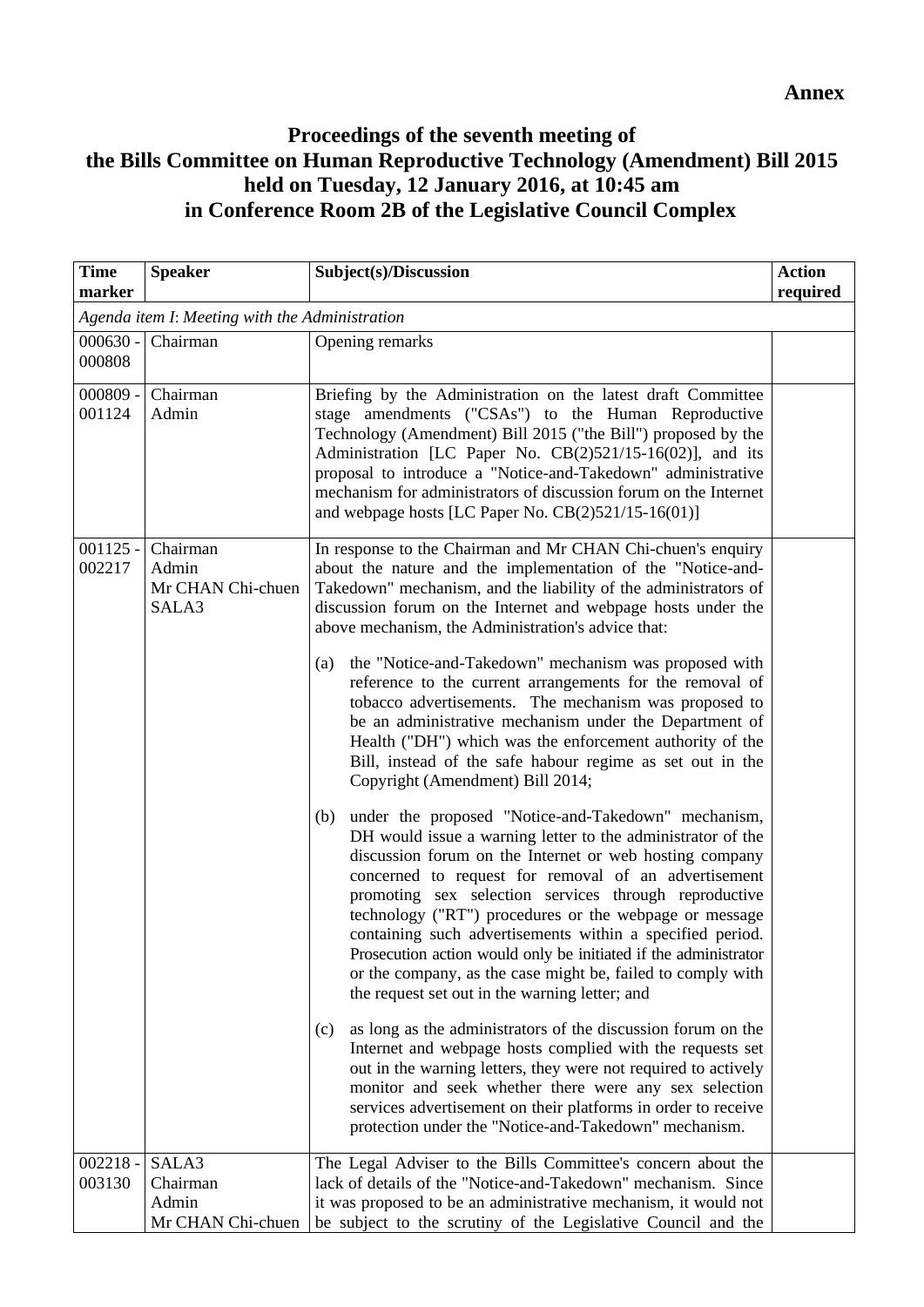| <b>Time</b><br>marker | <b>Speaker</b>                                  | Subject(s)/Discussion                                                                                                                                                                                                                                                                                                                                                                                                                                                                                                                                                                                                                                                                                                                                                                                                                                                                                   | <b>Action</b><br>required |
|-----------------------|-------------------------------------------------|---------------------------------------------------------------------------------------------------------------------------------------------------------------------------------------------------------------------------------------------------------------------------------------------------------------------------------------------------------------------------------------------------------------------------------------------------------------------------------------------------------------------------------------------------------------------------------------------------------------------------------------------------------------------------------------------------------------------------------------------------------------------------------------------------------------------------------------------------------------------------------------------------------|---------------------------|
|                       |                                                 | Administration might change the mechanism without informing<br>the Legislative Council. It would be difficult for Members to<br>monitor the implementation of the mechanism. Further, whether<br>the mechanism would provide sufficient protection to the<br>administrators concerned was also not sure. Making reference to<br>the safe harbour provisions in the Copyright (Amendment) Bill<br>2014, the Chairman was of the view that the "Notice-and-<br>Takedown" mechanism should be set out in the Bill in order to<br>provide better protection to administrators of discussion forum<br>on the Internet and webpage hosts.                                                                                                                                                                                                                                                                     |                           |
|                       |                                                 | The Administration's response that:                                                                                                                                                                                                                                                                                                                                                                                                                                                                                                                                                                                                                                                                                                                                                                                                                                                                     |                           |
|                       |                                                 | to establish the proposed offence, the prosecution had to<br>(a)<br>prove both the actus reus and mens rea of the defendant and<br>both had to coincide. Given that the provision of a platform<br>for viewing and information sharing was an activity of a<br>passive nature, administrators of discussion forum on the<br>Internet and webpage hosts that did not have the mens rea<br>to cause the sex selection service advertisements published<br>or distributed on their platforms would not be held liable;<br>notwithstanding the above and having taken into account<br>(b)<br>members' concerns about the liability of administrators of<br>discussion forum on the Internet and webpage hosts who<br>did not aware of the content of those sex selection services<br>advertisements posted by third parties on their platforms,<br>the Administration proposed to set up a similar "Notice- |                           |
|                       |                                                 | and-Takedown" mechanism with reference to the current<br>arrangements for tobacco as well as undesirable medical<br>advertisements. The mechanism was proposed to be an<br>administrative mechanism as of that for the above two types<br>of advertisements which had all long been working<br>effectively; and                                                                                                                                                                                                                                                                                                                                                                                                                                                                                                                                                                                         |                           |
|                       |                                                 | under the proposed mechanism, a reasonable period of time,<br>(c)<br>say, ranging from several to 14 days, would be clearly<br>stipulated in the warning letters issued to the administrators<br>of discussion forum on the Internet or the webpage hosts<br>concerned to request them to remove those advertisements,<br>webpage or messages promoting sex selection services.                                                                                                                                                                                                                                                                                                                                                                                                                                                                                                                         |                           |
|                       |                                                 | In response to Mr CHAN Chi-chuen's enquiry as to whether the<br>administrators of discussion forum and webpage hosts would be<br>expected to have a responsibility to monitor the activities on their<br>platforms if they had received, at different time, a certain number<br>of warning letters from DH concerning the publication of a sex<br>selection services advertisement of the same content on their<br>platforms, the Administration's reply in the negative.                                                                                                                                                                                                                                                                                                                                                                                                                               |                           |
| 003131 -<br>005137    | Chairman<br>Mr CHAN Chi-chuen<br>Admin<br>SALA3 | In response to Mr CHAN Chi-chuen's enquiry on the availability<br>of the details of the "Notice-and-Takedown" mechanism, the<br>Administration's advice that the details would be worked out<br>before the commencement of the Bill (if enacted) which would<br>be a date to be appointed by the Secretary for Food and Health<br>by notice published in the Gazette.                                                                                                                                                                                                                                                                                                                                                                                                                                                                                                                                   |                           |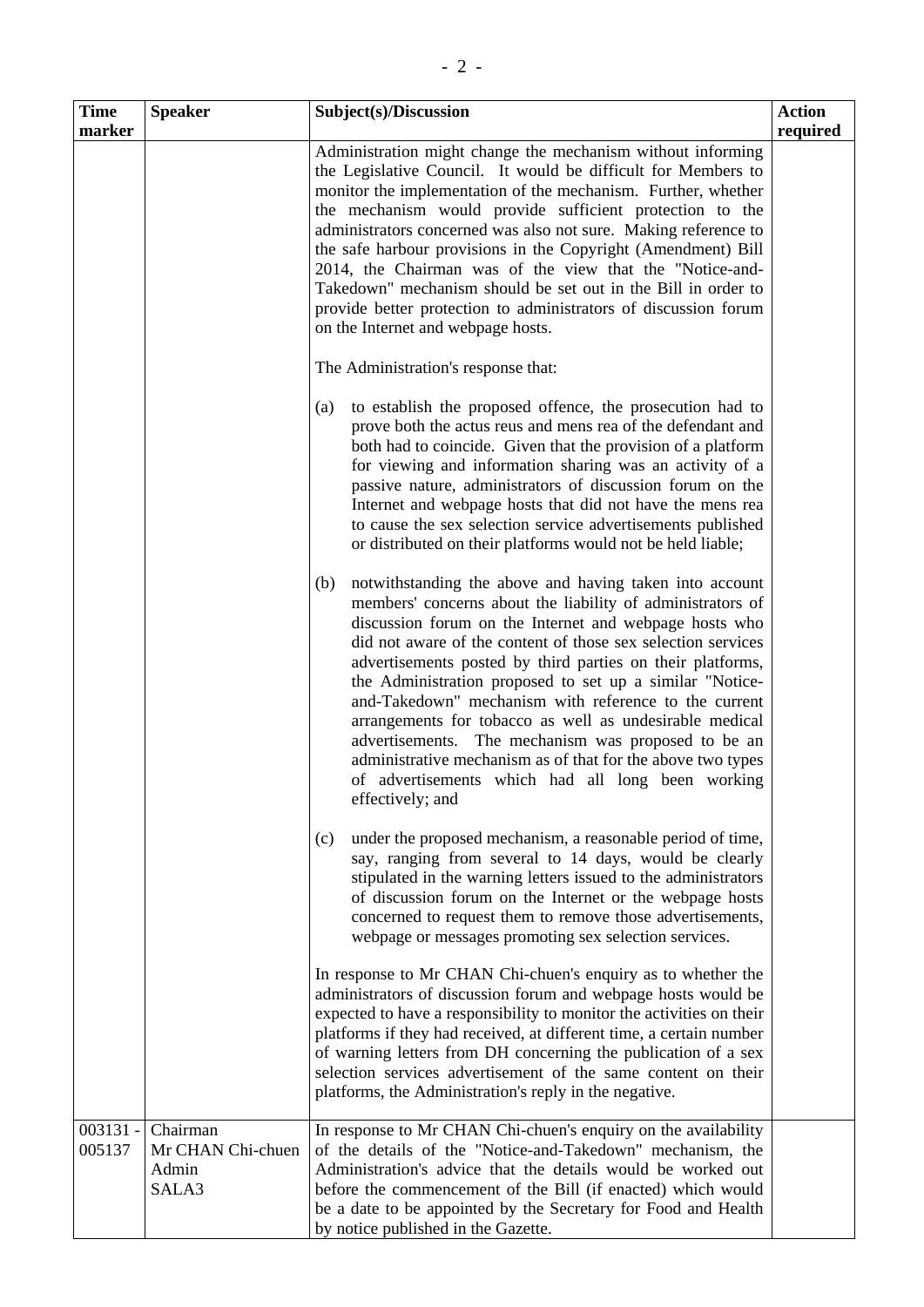| <b>Time</b>          | <b>Speaker</b>                                  | Subject(s)/Discussion                                                                                                                                                                                                                                                                                                                                                                                                                                                                                                                                                                                                                                                                                                                                                                                                                                                                                                              | <b>Action</b> |
|----------------------|-------------------------------------------------|------------------------------------------------------------------------------------------------------------------------------------------------------------------------------------------------------------------------------------------------------------------------------------------------------------------------------------------------------------------------------------------------------------------------------------------------------------------------------------------------------------------------------------------------------------------------------------------------------------------------------------------------------------------------------------------------------------------------------------------------------------------------------------------------------------------------------------------------------------------------------------------------------------------------------------|---------------|
| marker               |                                                 |                                                                                                                                                                                                                                                                                                                                                                                                                                                                                                                                                                                                                                                                                                                                                                                                                                                                                                                                    | required      |
|                      |                                                 | The Legal Adviser to the Bills Committee's remark that it would<br>be more desirable for the Administration to provide the details of<br>the "Notice-and-Takedown" mechanism for the consideration of<br>the Bills Committee; and the Chairman's view that the<br>Administration should include the mechanism in the Bill, as of<br>the case for removal and disposal of tobacco advertisement as set<br>out in section 14A of the Smoking (Public Health) Ordinance<br>(Cap. 371).                                                                                                                                                                                                                                                                                                                                                                                                                                                |               |
|                      |                                                 | The Administration's clarification that the purpose of section<br>14A of the Smoking (Public Health) Ordinance was to provide<br>the necessary legal backing for the enforcement authority to<br>remove any tobacco advertisement or advertising structure which<br>it suspected that an offence under that Ordinance had been or<br>was being committed.<br>Under the proposed "Notice-and-<br>Takedown" mechanism, the enforcement authority would request<br>administrators of discussion forum on the Internet and webpage<br>hosts to remove the sex selection services advertisements on their<br>platforms. This could be achieved through an administrative<br>mechanism, such as that for tobacco and undesirable medical<br>advertisements.                                                                                                                                                                              |               |
|                      |                                                 | The Chairman and Mr CHAN Chi-chuen's strong view that the<br>spirit, if not the details, of the proposed "Notice-and-Takedown"<br>mechanism should be stated expressly in the legislation to the<br>effect that prosecution would only be initiated against those<br>administrators of discussion forum on the Internet and webpage<br>hosts that had failed to comply with the enforcement authority's<br>request for removal of the sex selection services advertisement,<br>or the webpage or message promoting sex selection services.<br>The Administration was requested to consider the above<br>suggestion and provide a response in writing.                                                                                                                                                                                                                                                                              | <b>Admin</b>  |
|                      |                                                 | The Chairman's further view that the Administration should<br>review the Smoking (Public Health) Ordinance and Undesirable<br>Medical Advertisements Ordinance (Cap. 231) ("UMAO") given<br>the increasing popularity of advertising and distributing<br>promotional information on the Internet.                                                                                                                                                                                                                                                                                                                                                                                                                                                                                                                                                                                                                                  |               |
| $005138 -$<br>010609 | Chairman<br>Mr CHAN Chi-chuen<br>Admin<br>SALA3 | The Chairman and Mr CHAN Chi-chuen's concern as to whether<br>the proposed defence for sex selection services advertisements<br>contained in private correspondence as provided for under the<br>proposed new section $15A(3)(c)$ of the Human Reproductive<br>Technology Ordinance (Cap. 561) ("HRTO") covered hyperlinks<br>(that gave access to a sex selection services advertisement)<br>posted on the social media platform (such as Facebook) which, in<br>some cases, could have a significant number of followers.<br>The Legal Adviser to the Bills Committee's remark that as a<br>reference, section 13B of the Smoking (Public Health) Ordinance,<br>which prohibited the placing of tobacco advertisement on the<br>Internet, did not apply to any tobacco advertisement contained in<br>any private correspondence on the Internet and was not for<br>commercial purposes. Given that there was no case law in Hong |               |

Kong relating to the definition of "private correspondence" in the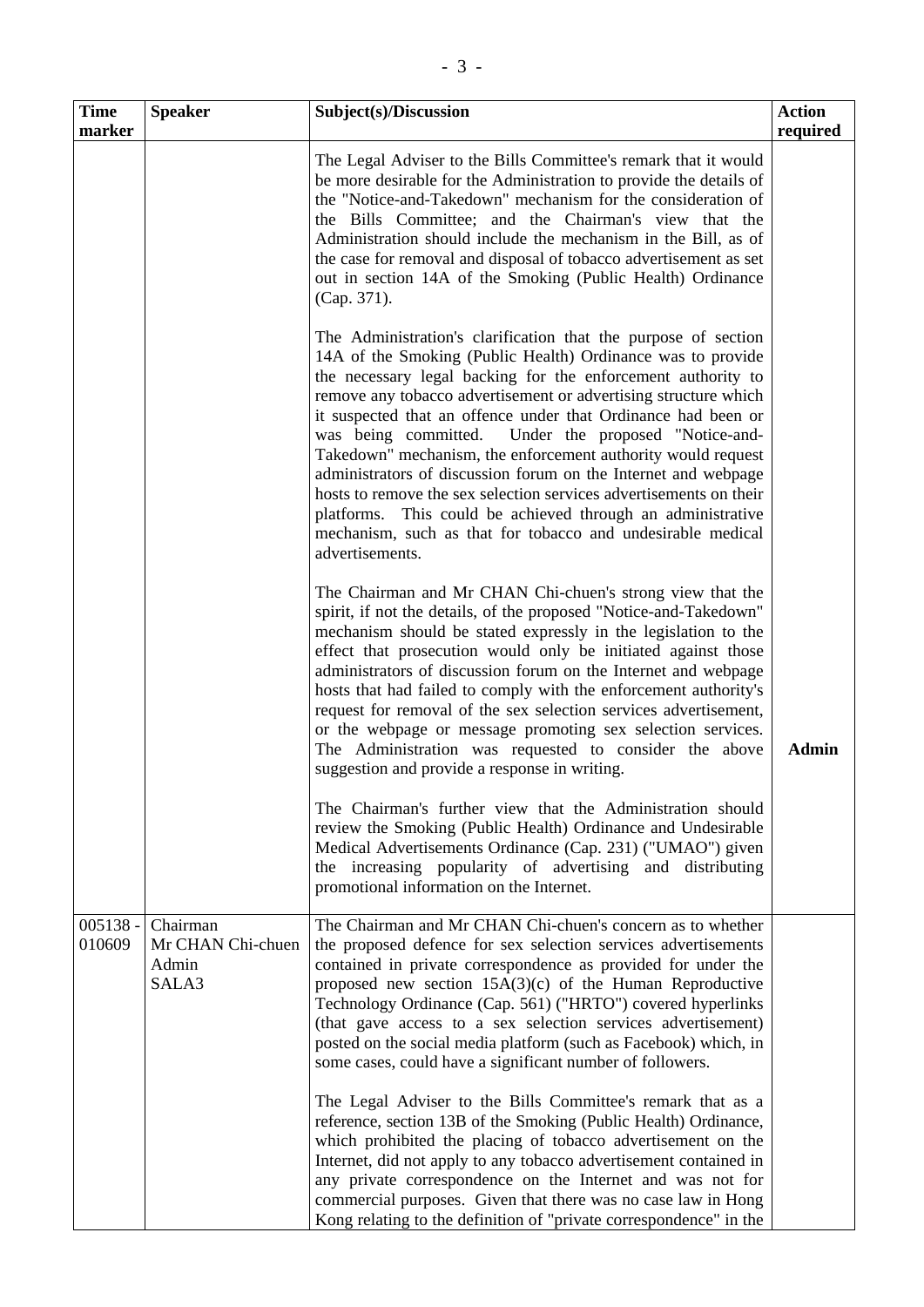| <b>Time</b><br>marker | <b>Speaker</b>                                                    | Subject(s)/Discussion                                                                                                                                                                                                                                                                                                                                                                                                                                                                                                                                                                                                                                                            | <b>Action</b><br>required |
|-----------------------|-------------------------------------------------------------------|----------------------------------------------------------------------------------------------------------------------------------------------------------------------------------------------------------------------------------------------------------------------------------------------------------------------------------------------------------------------------------------------------------------------------------------------------------------------------------------------------------------------------------------------------------------------------------------------------------------------------------------------------------------------------------|---------------------------|
|                       |                                                                   | Internet era, it was uncertain whether hyperlinks posted on social<br>media platform should be regarded as private correspondence.                                                                                                                                                                                                                                                                                                                                                                                                                                                                                                                                               |                           |
|                       |                                                                   | The Administration's advice that:                                                                                                                                                                                                                                                                                                                                                                                                                                                                                                                                                                                                                                                |                           |
|                       |                                                                   | the proposed new section 15A of HRTO was intentionally<br>(a)<br>drafted in a loose manner to enable the application of the<br>defence to, among others, all private correspondence,<br>except for correspondence published or distributed in the<br>course of a business of promoting sex selection services, or<br>advertisement accessible through a hyperlink provided in<br>the correspondence and the person charged with the offence<br>devised the contents of the advertisement or selected, added<br>to, modified or otherwise exercised control over the<br>contents of the advertisement as specified under the<br>proposed new section $15A(4)(a)$ and (b) of HRTO; |                           |
|                       |                                                                   | under the proposed new section 15A(8) of HRTO,<br>(b)<br>"correspondence" included correspondence in electronic<br>form. According to the Oxford Dictionary, "private" meant<br>"belonging to or for the use of one particular person or<br>group of people only" and "not connected with one's work<br>or official position". Hence, the defence provided for under<br>the proposed new section $15A(3)(c)$ of HRTO covered<br>hyperlinks posted on social media platform; and                                                                                                                                                                                                  |                           |
|                       |                                                                   | it should be noted that section 13B of the Smoking (Public<br>(c)<br>Health) Ordinance was enacted in 1997 when electronic<br>correspondences among the general public were mainly in<br>the form of emails. There was virtually no social media<br>platform like today.                                                                                                                                                                                                                                                                                                                                                                                                         |                           |
| $010610 -$<br>011201  | Chairman<br>Admin                                                 | The Chairman's enquiry about whether a healthcare professional<br>providing information on sex selection services using RT<br>procedures, including information on the services available in<br>places where the provision of such services were permitted, in<br>the course of care to a patient would contravene the proposed<br>new section $15A(1)$ of HRTO.                                                                                                                                                                                                                                                                                                                 |                           |
|                       |                                                                   | Administration's explanation that providing<br>The<br>factual<br>information on sex selection services or referring patients with<br>medical indications to receive sex selection services in the course<br>of care would not be caught by the new offence as such activities<br>would not amount to "promotion" of such services.                                                                                                                                                                                                                                                                                                                                               |                           |
| $011202 -$<br>012149  | Chairman<br>Mr CHAN Chi-chuen<br>Admin<br>Mr Charles MOK<br>SALA3 | Mr CHAN Chi-chuen and Mr Charles MOK's enquiry about<br>whether the following acts would constitute the offence under the<br>proposed new section $15(A)$ of HRTO: (a) a person posted on the<br>Facebook a hyperlink which led to a sex selection services<br>advertisement provided by a company to that person; (b) another<br>person shared on the Facebook the hyperlink of the above<br>person; and (c) a person who was interested in sex selection<br>services using RT procedures frequently posted, not for gain,<br>information and advertisements in this regard on the Facebook.                                                                                    |                           |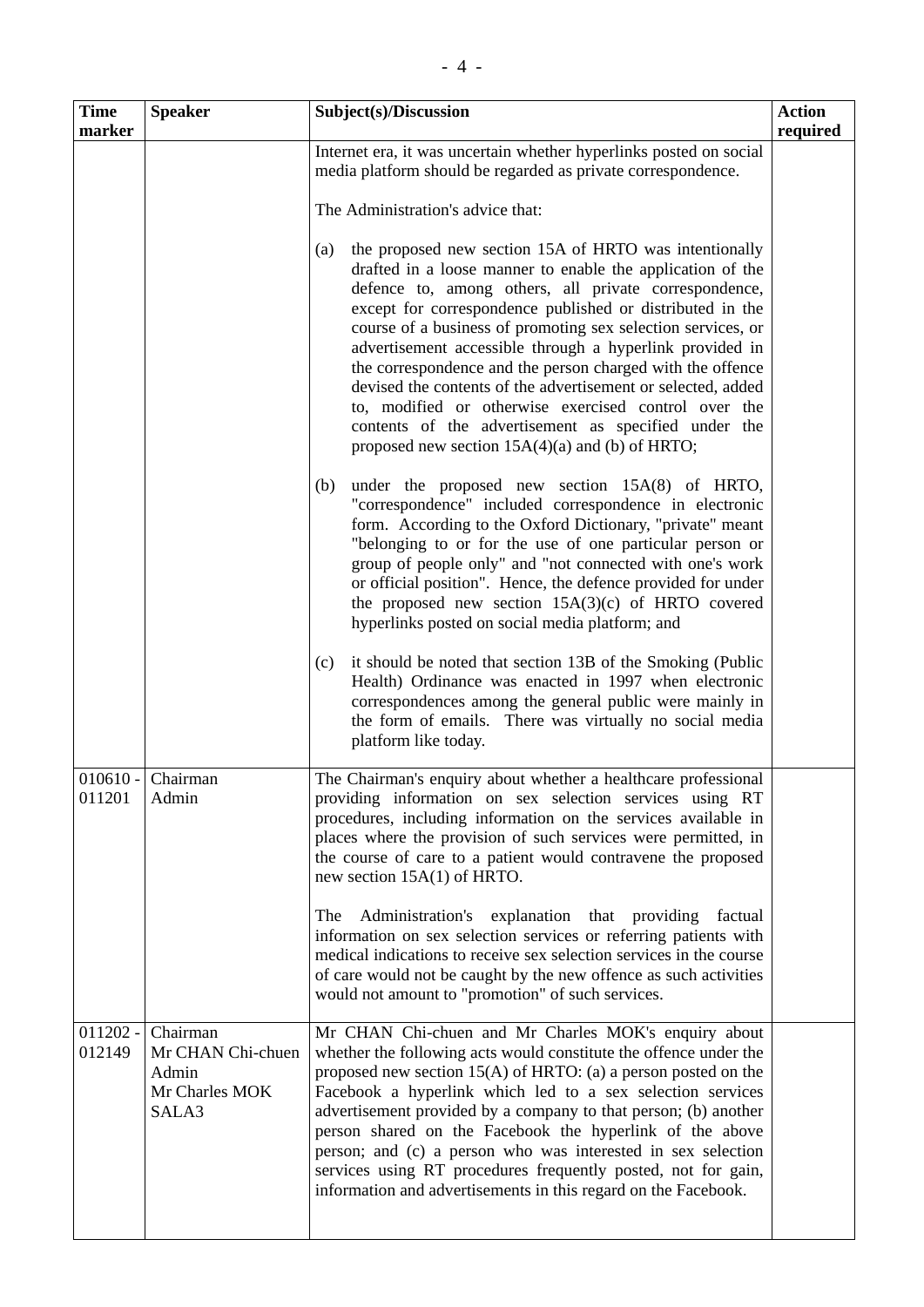| <b>Time</b><br>marker | <b>Speaker</b>                      | Subject(s)/Discussion                                                                                                                                                                                                                                                                                                                                                                                                                                                                       | <b>Action</b><br>required |
|-----------------------|-------------------------------------|---------------------------------------------------------------------------------------------------------------------------------------------------------------------------------------------------------------------------------------------------------------------------------------------------------------------------------------------------------------------------------------------------------------------------------------------------------------------------------------------|---------------------------|
|                       |                                     | The Administration's response that:                                                                                                                                                                                                                                                                                                                                                                                                                                                         |                           |
|                       |                                     | while the advertisement in the first scenario was contained<br>(a)<br>in a private correspondence (i.e. Facebook), depending on<br>circumstances of the case, it might be regarded as an<br>advertisement published or distributed in the course of a<br>business of promoting sex selection services. If this was the<br>case, according to the proposed new section $15A(4)(a)$ , the<br>defence provided for under the proposed new section<br>$15A(3)(c)$ could not be invoked; and     |                           |
|                       |                                     | (b)<br>depending on circumstances of the cases in the other two<br>scenarios, the persons charged with the offence might rely<br>on the defence provided for under the proposed new section<br>$15A(3)(c)$ unless, as specified under the proposed new<br>section $15A(4)(b)$ , they had devised the contents of the<br>relevant advertisement contained in the Facebook; or had<br>selected, added to, modified or otherwise exercised control<br>over the contents of that advertisement. |                           |
|                       |                                     | In response to Mr CHAN Chi-chuen and Mr Charles MOK's<br>enquiry, the Legal Adviser to the Bills Committee's remarks that<br>persistent or repeated acts done by a person might constitute an<br>act "in the course of a business" even the person concerned had<br>no contractual commitment or pecuniary gain.                                                                                                                                                                            |                           |
| $012150 -$<br>012208  | Chairman                            | Continuation of clause-by-clause examination of the Bill                                                                                                                                                                                                                                                                                                                                                                                                                                    |                           |
| $012209 -$<br>012731  | Chairman<br>Mr Charles MOK<br>Admin | Examination of clauses 3 and 4 and the Committee stage<br>amendments ("CSAs") proposed by the Administration to the<br>clauses (Annex to LC Paper No. $CB(2)521/15-16(02))$<br>Members noted that the Administration would revise its CSAs to<br>replace "人員" with "高級人員" as the Chinese rendition of the<br>term "officer" in the proposed new section $15A(4)(b)$ .                                                                                                                       |                           |
| $012732 -$<br>012949  | Chairman<br>Mr Charles MOK<br>Admin | In response to Mr Charles MOK's enquiry, the Administration's<br>advice that the proposed use of "高級人員" as the Chinese<br>rendition of the term "officer" in the proposed new section<br>$15A(4)(b)$ would be in line with the Chinese rendition of the term<br>in the Companies Ordinance (Cap. 622). Under the Companies<br>Ordinance, "officer" was defined as a director, manager or<br>company secretary of a body corporate.                                                          |                           |
| $012950 -$<br>014121  | Chairman<br>Admin                   | The Chairman's concern about whether a registered medical<br>practitioner would be regarded as having contravened the<br>proposed new section 15A(1) of HRTO by reason of making<br>available magazines and publications of a technical character<br>which contained sex selection services information for reading<br>by members of the public at the clinic.                                                                                                                              |                           |
|                       |                                     | The Administration's explanation that:                                                                                                                                                                                                                                                                                                                                                                                                                                                      |                           |
|                       |                                     | a defence was provided for under the proposed new section<br>(a)<br>$15A(3)(a)$ for those sex selection services advertisements                                                                                                                                                                                                                                                                                                                                                             |                           |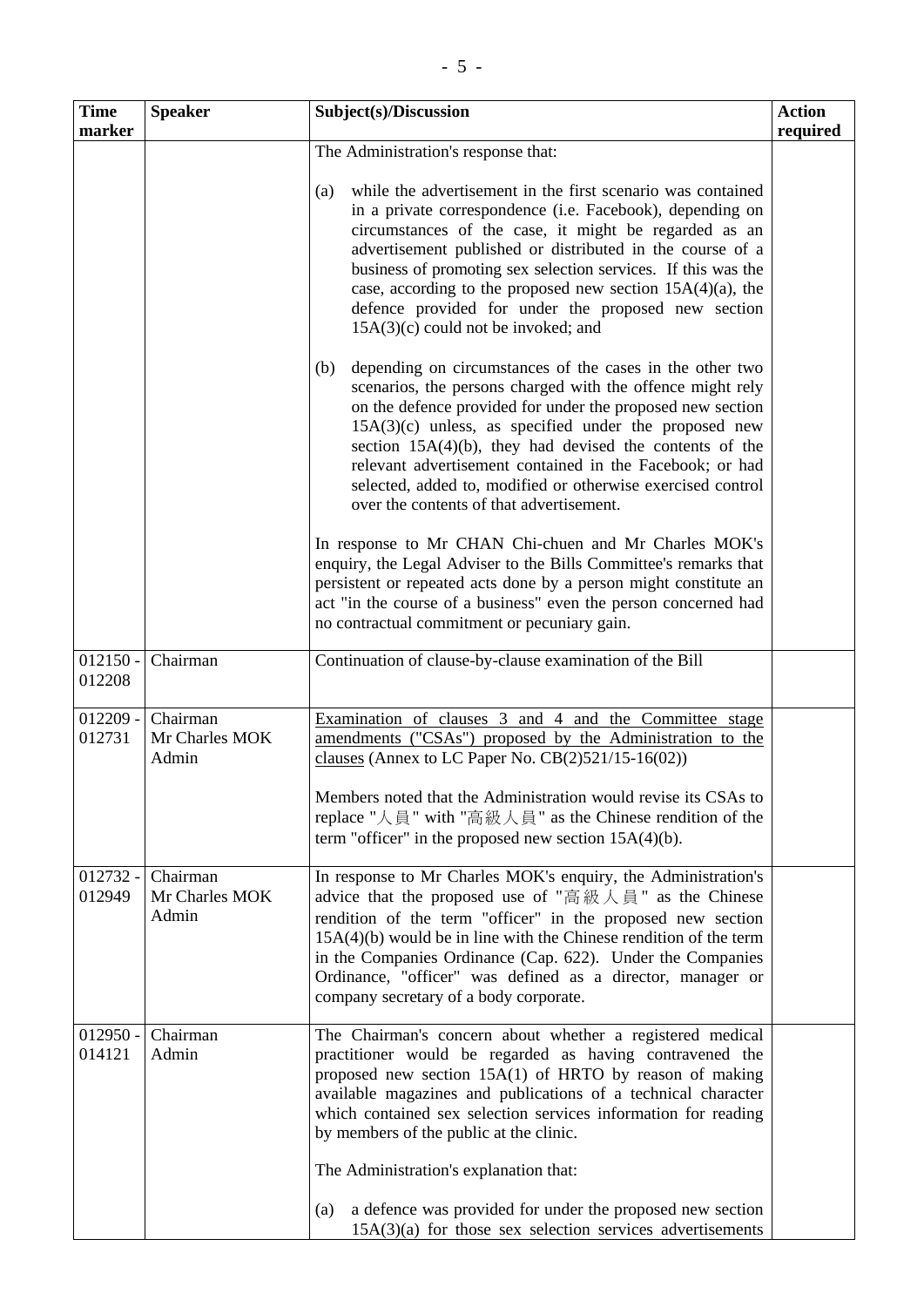| . .          |  |
|--------------|--|
|              |  |
| )/Discussion |  |
|              |  |

| Time<br>marker       | <b>Speaker</b>    | Subject(s)/Discussion                                                                                                                                                                                                                                                                                                                                                                                                                                                                                                                                                                                                                                                                                                                                                                                                                                                                                                                                                                                                       | <b>Action</b><br>required |
|----------------------|-------------------|-----------------------------------------------------------------------------------------------------------------------------------------------------------------------------------------------------------------------------------------------------------------------------------------------------------------------------------------------------------------------------------------------------------------------------------------------------------------------------------------------------------------------------------------------------------------------------------------------------------------------------------------------------------------------------------------------------------------------------------------------------------------------------------------------------------------------------------------------------------------------------------------------------------------------------------------------------------------------------------------------------------------------------|---------------------------|
|                      |                   | contained in a publication of a technical character for<br>circulation amongst those specified persons set out under<br>the proposed new section $15A(8)$ .<br>Depending on<br>circumstances of the case, registered medical practitioners<br>who made available such publications at their clinics would<br>not be held liable; and                                                                                                                                                                                                                                                                                                                                                                                                                                                                                                                                                                                                                                                                                        |                           |
|                      |                   | (b)<br>as regards the act of making available at their clinics<br>magazines, which were not of a technical character, with<br>the presence of sex selection services advertisements, the<br>registered medical practitioners concerned would not be<br>caught by the proposed offence if they did not have the<br>mens rea to cause the distribution of the relevant sex<br>selection service advertisements.                                                                                                                                                                                                                                                                                                                                                                                                                                                                                                                                                                                                               |                           |
| $014122 -$<br>015249 | Chairman<br>Admin | Referring to the proposed new section $15A(6)$ of HRTO, the<br>Chairman's enquiry about (a) whether the employer and the<br>employee, or the principal and the agent, as the case might be,<br>would both be caught by the proposed offence; and (b) the reason<br>why both express and implied authority, and both precedent and<br>subsequent authority would constitute the authority given by the<br>principal to the agent concerned under the proposed new section<br>$15A(6)(b)$ .                                                                                                                                                                                                                                                                                                                                                                                                                                                                                                                                   |                           |
|                      |                   | The Administration's advice that:                                                                                                                                                                                                                                                                                                                                                                                                                                                                                                                                                                                                                                                                                                                                                                                                                                                                                                                                                                                           |                           |
|                      |                   | the level of suspect's culpability was one of the important<br>(a)<br>factors to be taken into account when assessing whether it<br>was in the public interest to prosecute a party involved in<br>the proposed offence. As a reference, no employee had<br>even been prosecuted under UMAO in any of the cases<br>concerned;                                                                                                                                                                                                                                                                                                                                                                                                                                                                                                                                                                                                                                                                                               |                           |
|                      |                   | to address members' concern about the potential liability for<br>(b)<br>employees of advertising, media or relevant organizations, a<br>defence for employees and agents was provided for under<br>the proposed new section $15A(5)$ . In order to prevent<br>employers or principals from shifting the blame to their<br>employees or agents, as the case might be, it was proposed<br>under the proposed new section 15A(6) that conduct engaged<br>in by an employee in the course of employment or by an<br>agent with the principal's authority, as the case might be,<br>would be treated as engaged in by the employer or the<br>Similar defences were currently provided for<br>principal.<br>under section 52 of the Food Safety Ordinance (Cap. 612).<br>At the same time, the proposed new section 15A(7) would<br>provide a defence for employers and principals who had<br>taken reasonable steps and exercised due diligence to<br>prevent the employee or agent from committing the<br>proposed offence; and |                           |
|                      |                   | the drafting of the proposed new section $15A(6)(b)$ was<br>(c)<br>modelled on section 52(2) of the Food Safety Ordinance<br>with a view to covering all types of authority (i.e. whether<br>express or implied and whether precedent or subsequent)<br>given in a principal-agent relationship.                                                                                                                                                                                                                                                                                                                                                                                                                                                                                                                                                                                                                                                                                                                            |                           |